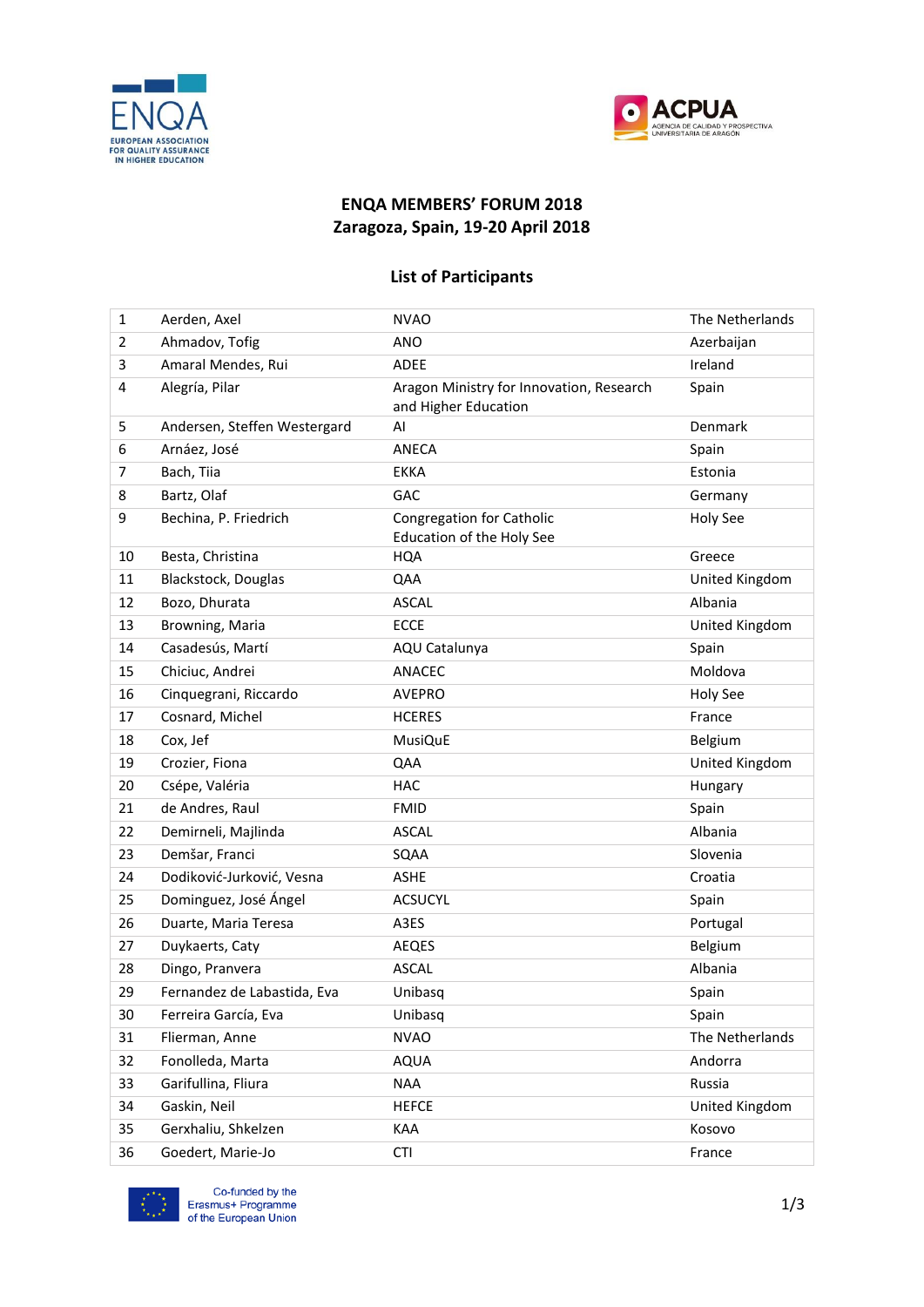| 37 | Gourdin, Anaïs                                | <b>ENQA</b>                                                                         | Belgium         |
|----|-----------------------------------------------|-------------------------------------------------------------------------------------|-----------------|
| 38 | Gover, Anna                                   | <b>EUA-IEP</b>                                                                      | Switzerland     |
| 39 | Gracia Navarro, Francisco                     | AAC-DEVA                                                                            | Spain           |
| 40 | Grajauskienė, Agnė                            | <b>ENQA</b>                                                                         | Belgium         |
| 41 | Grolimund, Christoph                          | <b>AAQ</b>                                                                          | Switzerland     |
| 42 | Guerrero, Ana Elena                           | Open University of Catalonia                                                        | Spain           |
| 43 | Hamberg, Stephan                              | <b>NOKUT</b>                                                                        | Norway          |
| 44 | Handke, Stefan                                | <b>ACQUIN</b>                                                                       | Germany         |
| 45 | Heinzer, Patrick                              | <b>AQAS</b>                                                                         | Germany         |
| 46 | Holmen, Tove Blytt                            | <b>NOKUT</b>                                                                        | Norway          |
| 47 | Homan, Milja                                  | <b>ENQA</b>                                                                         | Belgium         |
| 48 | Hopbach, Achim                                | AQ Austria                                                                          | Austria         |
| 49 | Huertas, Esther                               | AQU Catalunya                                                                       | Spain           |
| 50 | Kabakchieva, Petya                            | <b>NEAA</b>                                                                         | <b>Bulgaria</b> |
| 51 | Kalanov, Daulet                               | <b>IQAA</b>                                                                         | Kazakhstan      |
| 52 | Kalanova, Sholpan                             | <b>IQAA</b>                                                                         | Kazakhstan      |
| 53 | Kanapyanov, Timur                             | <b>IAAR</b>                                                                         | Kazakhstan      |
| 54 | Kelly, Carmel                                 | QQI                                                                                 | Ireland         |
| 55 | Kelo, Maria                                   | <b>ENQA</b>                                                                         | Belgium         |
| 56 | Kerber, Lindsey                               | <b>ENQA</b>                                                                         | Belgium         |
| 57 | Kwiatkowska Sujka, Izabela                    | <b>PKA</b>                                                                          | Poland          |
| 58 | Llavori, Rafael                               | ANECA                                                                               | Spain           |
| 59 | Lopez Pereira, J. Eduardo                     | ACSUG                                                                               | Spain           |
| 60 | Loukkola, Tia                                 | <b>EUA</b>                                                                          | Belgium         |
| 61 | Lund, Øystein                                 | <b>NOKUT</b>                                                                        | Norway          |
| 62 | Marcos, Sandra                                | <b>ACSUCYL</b>                                                                      | Spain           |
| 63 | Martijnse, Erik                               | The Dutch Inspectorate of Education                                                 | The Netherlands |
| 64 | Mattisen, Heli                                | <b>EKKA</b>                                                                         | Estonia         |
| 65 | Mayali, Laurent                               | <b>ACPUA</b>                                                                        | Spain           |
| 66 | Moreso, Josep Joan                            | AQU Catalunya                                                                       | Spain           |
| 67 | Moser, Marion                                 | <b>ACQUIN</b>                                                                       | Germany         |
| 68 | Orr, Dominic                                  | FIBS-Research Institute for the Economics of<br><b>Education and Social Affairs</b> | Germany         |
| 69 | Ortega, Isabel                                | <b>ACPUA</b>                                                                        | Spain           |
| 70 | Palazon, Salvador                             | <b>AVAP</b>                                                                         | Spain           |
| 71 | Pekic Quarrie, Sofija                         | CAQA                                                                                | Serbia          |
| 72 | Peltoniemi, Harri                             | <b>FINEEC</b>                                                                       | Finland         |
| 73 | Penelova, Mila                                | <b>NEAA</b>                                                                         | <b>Bulgaria</b> |
| 74 | Pernot, François                              | <b>HCERES</b>                                                                       | France          |
| 75 | Petrescu, Iordan                              | <b>ARACIS</b>                                                                       | Romania         |
| 76 | Petrov, Elena                                 | ANACEC                                                                              | Moldova         |
| 77 | Ramis de Ayreflor García-<br>Gutiérrez, Paula | <b>AQUIB</b>                                                                        | Spain           |
| 78 | Ranne, Paula                                  | <b>ENQA</b>                                                                         | Belgium         |
| 79 | Rauhvargers, Andrejs                          | <b>AIC</b>                                                                          | Latvia          |
| 80 | Rigbers, Anke                                 | evalag                                                                              | Germany         |